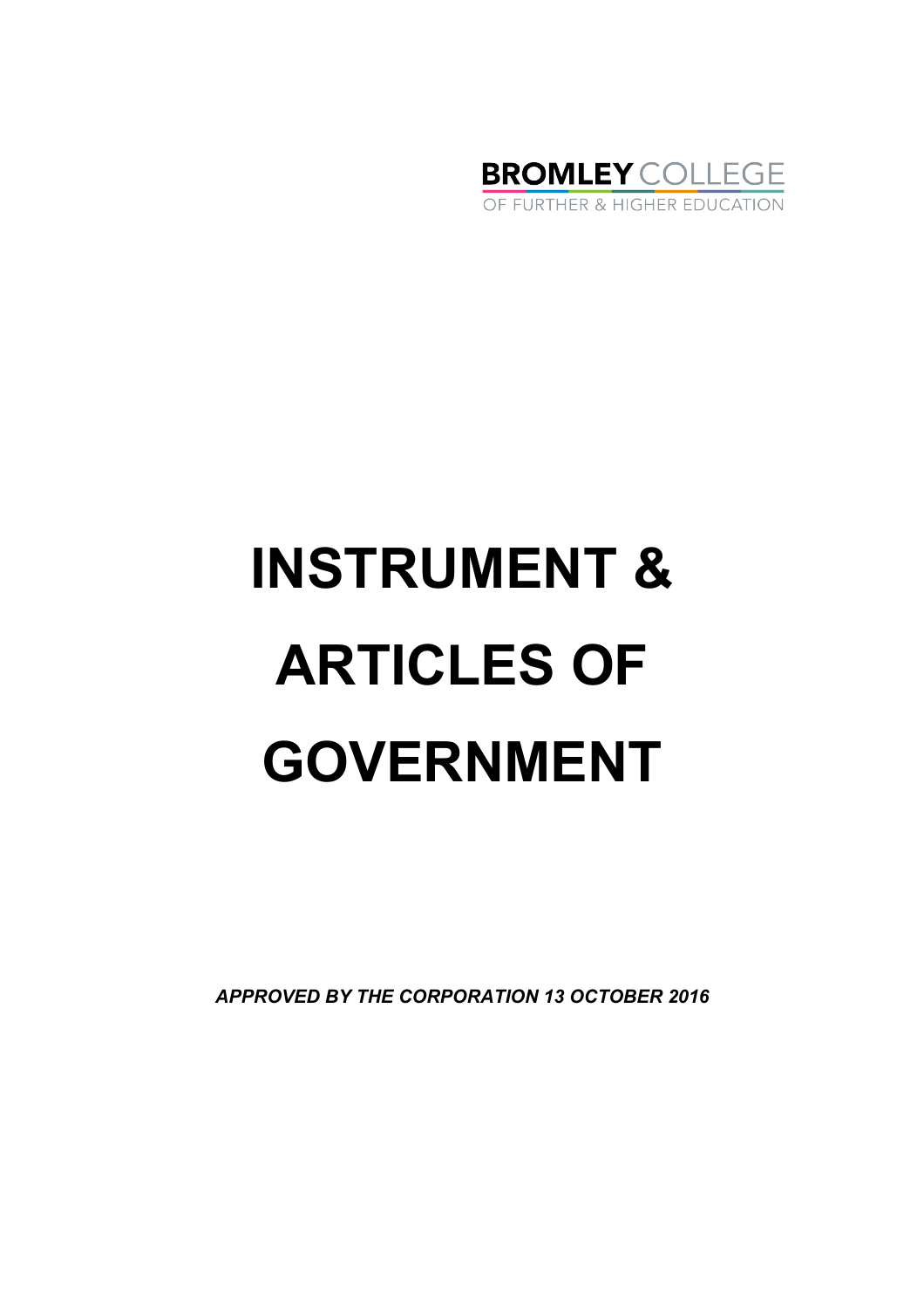

# **INSTRUMENT OF GOVERNMENT**

# **CONTENTS**

- 1. Interpretation of the terms used
- 2. Composition of the Corporation
- 3. Determination of membership numbers
- 4. Appointment of the members of the Corporation
- 5. Appointment of the Chair and Vice-Chair
- 6. Appointment of the Clerk to the Corporation
- 7. Persons who are ineligible to be members
- 8. The term of office of a member and termination of membership
- 9. Members not to hold interests in matters relating to the institution
- 10. Copies of the Instrument of Government
- 11. Change of name of the Corporation
- 12. Application of the seal

#### **Interpretation of the terms used**

- **1.** In this Instrument of Government—
	- (a) any reference to "the Chief Executive" shall include a person acting as the Chief Executive Officer;
	- (b) any reference to "the Principal" shall include a person acting as Principal;
	- (c) "the Clerk" means the Clerk to the Corporation. Any reference to the Clerk shall include a temporary Clerk;<br>(d) "the Corporation" means the C
	- Corporation" means the Corporation of Bromley College;
	- (e) "external members" means those members who are not the Chief Executive, Principal, staff or student members;
	- (f) "the institution" means the institution which the Corporation is established to conduct and any institution for the time being conducted by the Corporation in exercise of its powers under the Further and Higher Education Act 1992 as amended from time to time;
	- (g) "this Instrument" means this Instrument of Government;
	- (h) "the CE of Skills Funding" means the Chief Executive of Skills Funding or any successor body;
	- (i) "meeting" includes a meeting at which the members attending are present in more than one room, provided that by the use of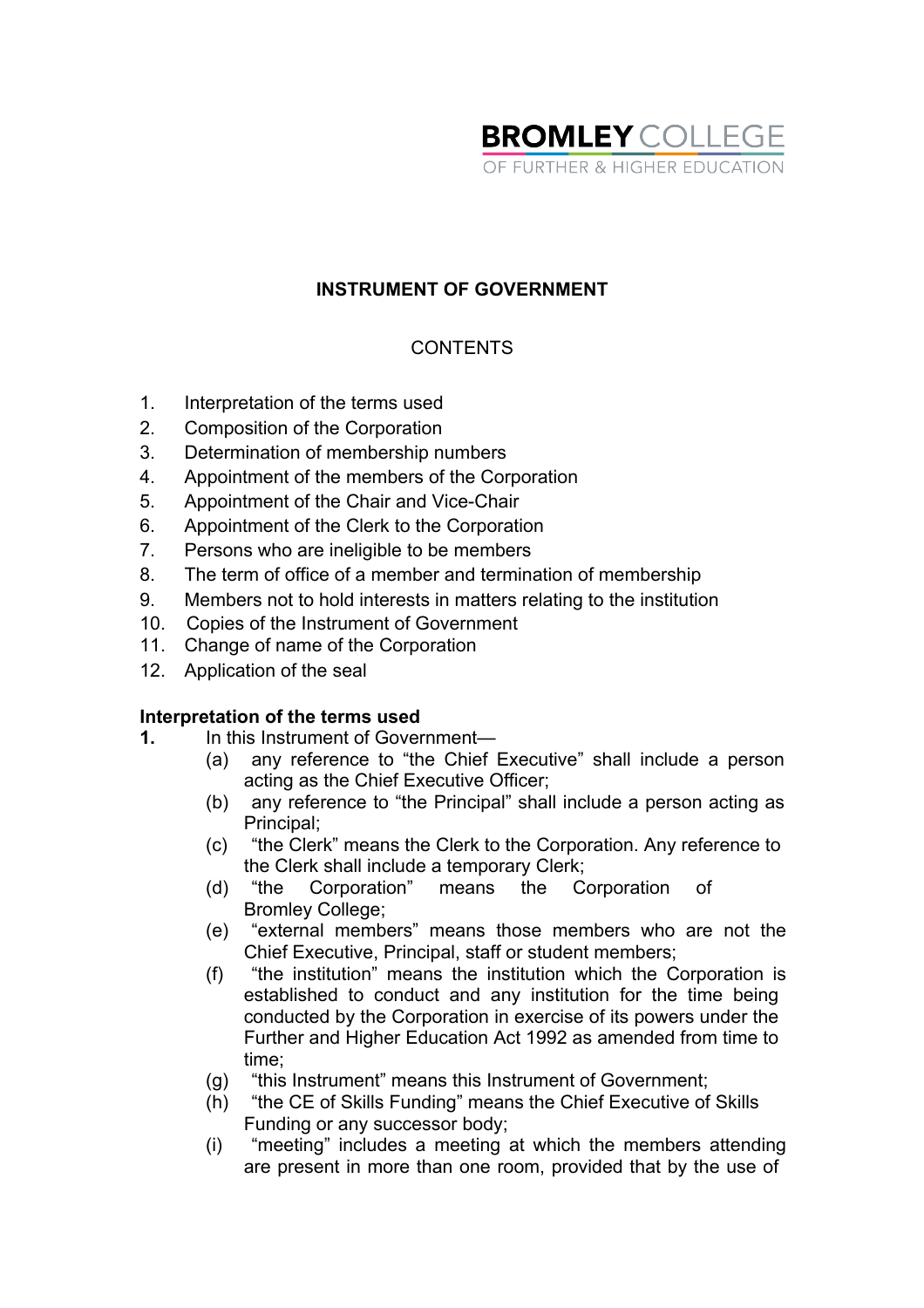visual or tele-conferencing facilities it is possible for every person present at the meeting to communicate with each other;

- (j) "necessary skills" means skills and experience, other than professional qualifications, specified by the Corporation as appropriate for members to have;
- (k) "staff member" and "student member" have the meanings given to them in clause 2;
- (l) "the Secretary of State" means the Secretary of State for Education or the successor Department determined by Government fro from time to time;
- (m) "staff matters" means the remuneration, conditions of service, promotion, conduct, suspension, dismissal or retirement of staff;
- (n) "the students' union" means any association of students formed to further the educational purposes of the institution and the interests of students, as students;
- (o) "variable category" means any category of members whose numbers may vary according to clauses 2 and 3.

# **Composition of the Corporation**

- **2.** The Corporation shall consist of:
	- (a) up to nineteen members who appear to the Corporation to have the necessary skills to ensure that the Corporation carries out its functions and responsibilities ("external members");
	- (b) the Chief Executive of the institution, unless the Chief Executive chooses not to be a member;
	- (c) at least one member who is a member of the institution's staff and has a contract of employment with the institution ("staff member(s)"); and who has been nominated and elected by staff; and
	- (d) at least one member who is a student at the institution and has been nominated and elected by their fellow students, or if the Corporation so decides, by a recognised association representing such students ("student member(s)").

# **Determination of membership numbers**

- **3. (1)** Subject to paragraph (2), the number of members of the Corporation and the number of members of each variable category shall be decided by the Corporation.
	- **(2)** The Corporation may at any time vary the determination provided that the number of members of each variable category shall be subject to the limit which applies to that category as set out in the revised Schedule 4 to the Further and Higher Education Act 1992 or subsequent legislation.
		- (a) the number of members of the Corporation shall not be less than twelve or more than twenty; and
		- (b) there shall be a majority of external members on the Corporation; and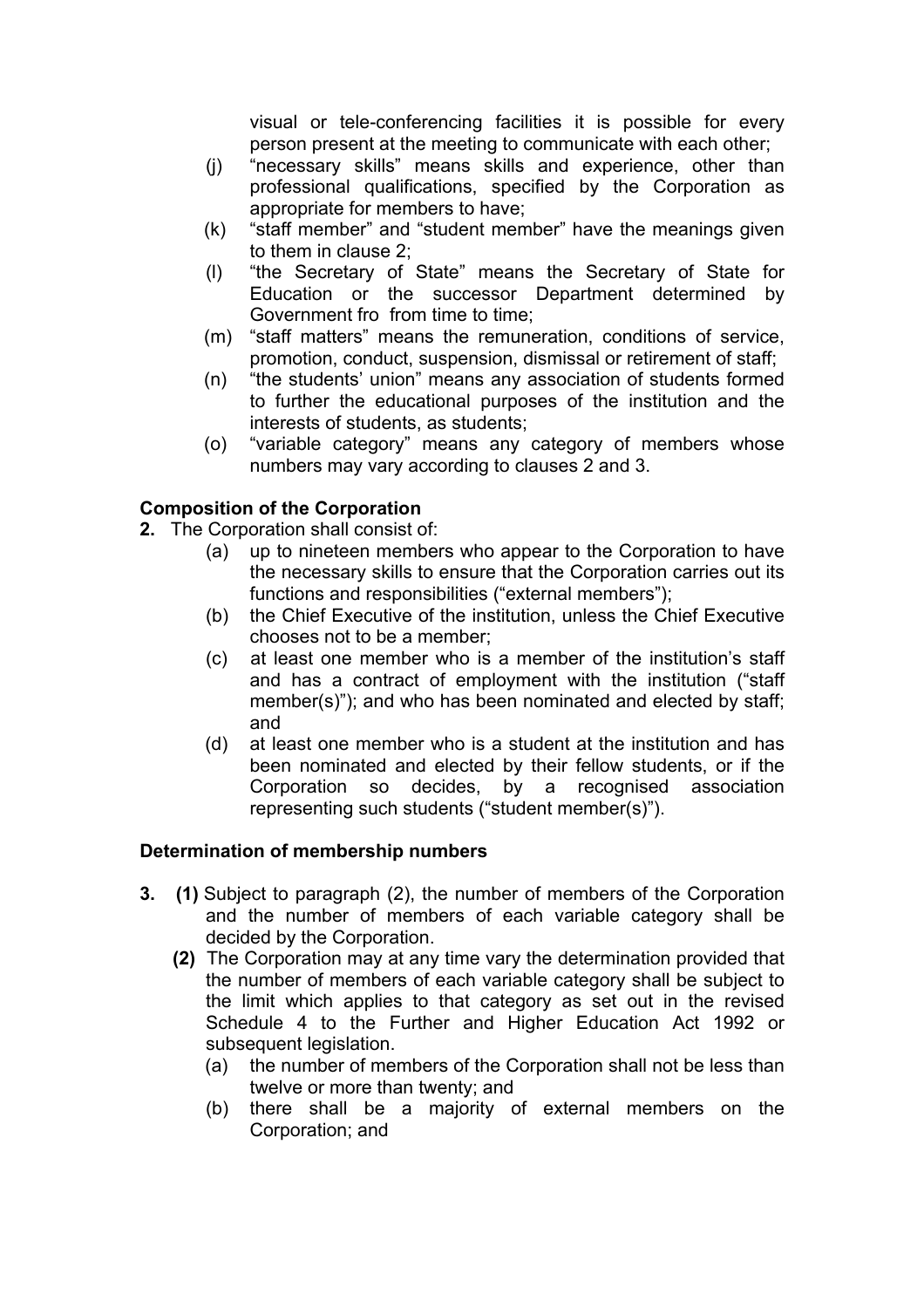- (c) the numbers of members of each variable category shall be subject to the limit which applies to that category set out in Clause 2.
- **(3)** No determination under this clause shall terminate the appointment of any person who is already a member of the Corporation at the time when the determination is made.

# **Appointment of the members of the Corporation**

- **4. (1)** Subject to paragraph (2) the Corporation is the appointing authority in relation to the appointment of its members.
	- **(2)** If the number of members falls below the number needed for a quorum, the Secretary of State is the appointing authority in relation to the appointment of those members needed for a quorum.

# **Appointment of the Chair and Vice-Chair**

- **5. (1)** The members of the Corporation shall appoint a Chair and at least one Vice-Chair from among themselves.
	- **(2)** Neither the Chief Executive, Principal nor any staff or student member shall be eligible to be appointed as Chair or Vice-Chair or to act as Chair in their absence.

# **Appointment of the Clerk to the Corporation**

- **6. (1)** The Corporation shall appoint a person to serve as its Clerk, but the Chief Executive or Principal may not be appointed as Clerk or temporary Clerk.
	- **(2)** The Clerk shall be entitled to attend all meetings of the Corporation and any of its committees, except where required to withdraw.
	- **(3)** The Clerk may also be a member of staff at the institution.

#### **Persons who are ineligible to be members**

- **7. (1)** No one under the age of 18 years may be a member, except as a student member.
	- **(2)** The Clerk may not be a member.
	- **(3)** A person who is a member of staff of the institution may not be, or continue as, a member, except as a staff member or in the capacity of Chief Executive.
	- **(4)** Subject to paragraphs (5) and (6), a person shall be disqualified from holding, or from continuing to hold, office as a member, if that person has been adjudged bankrupt or is the subject of a bankruptcy restrictions order, an interim bankruptcy restrictions order or a bankruptcy restrictions undertaking within the meaning of the Insolvency Act (1986(3), or if that person has made a composition or arrangement with creditors, including an individual voluntary arrangement.
	- **(5)** Where a person is disqualified by reason of having been adjudged bankrupt or by reason of being the subject of a bankruptcy restrictions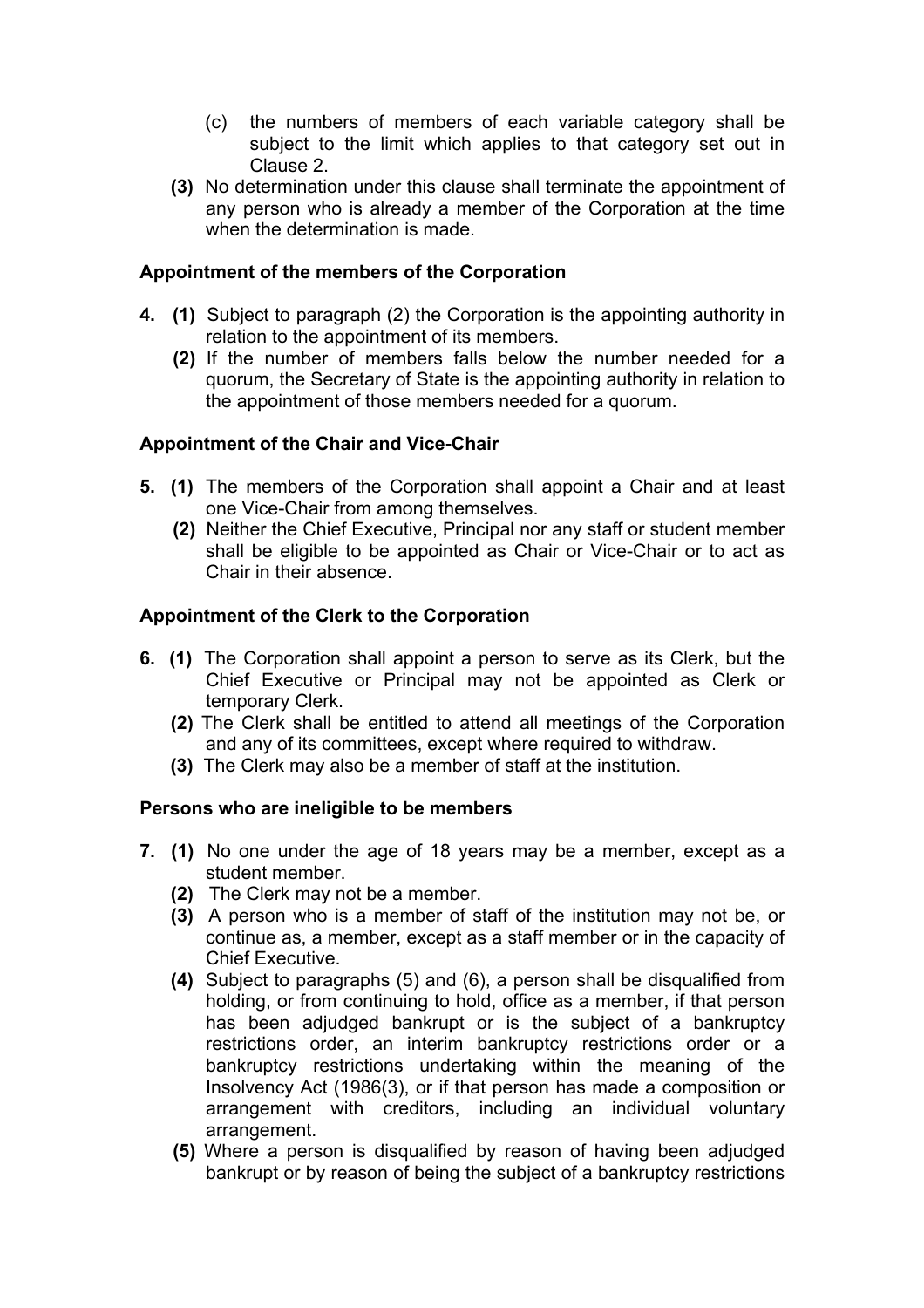order, an interim bankruptcy restrictions order or a bankruptcy restrictions undertaking, that disqualification shall cease:

- (a) on that person's discharge from bankruptcy, unless the bankruptcy order has before then been annulled; or
- (b) if the bankruptcy order is annulled, at the date of that annulment; or
- (c) if the bankruptcy restrictions order is rescinded as a result of an application under section 375 of the Insolvency Act 1986, on the date so ordered by the court; or
- (d) if the interim bankruptcy restrictions order is discharged by the court, on the date of that discharge; or
- (e) if the bankruptcy restrictions undertaking is annulled, at the date of that annulment.
- **(6)** Where a person is disqualified by reason of having made a composition or arrangement with creditors, including an individual voluntary arrangement, and then pays the debts in full, the disqualification shall cease on the date on which the payment is completed and in any other case it shall cease on the expiration of three years from the date on which the terms of the deed of composition, arrangement or individual voluntary arrangement are fulfilled.
- **(7)** Subject to paragraph (8), a person shall be disqualified from holding, or from continuing to hold, office as a member if:
	- (a) within the previous five years that person has been convicted, whether in the United Kingdom or elsewhere, of any offence and has received a sentence of imprisonment, whether suspended or not, for a period of three months or more, without the option of a fine; or
	- (b) within the previous twenty years that person has been convicted as set out in sub-paragraph (a) and has received a sentence of imprisonment, whether suspended or not, for a period of more than two and a half years; or
	- (c) that person has at any time been convicted as set out in subparagraph (a) and has received a sentence of imprisonment, whether suspended or not, of more than five years.
- **(8)** For the purpose of this regulation there shall be disregarded any conviction by or before a court outside the United Kingdom for an offence in respect of conduct which, if it had taken place in the United Kingdom, would not have constituted an offence under the law then in force anywhere in the United Kingdom.
- **(9)** The appointing authority may decline to appoint a person as a staff or student member if:
	- (a) it is satisfied that the person has previously been removed from office as a member of a further education corporation; or
	- (b) the appointment of the person would contravene any rule or bye-law made under article 17 of the Articles of Government concerning the number of terms of office which a person may serve, provided that such rules or bye-laws make the same provision for each category of members appointed by the appointing authority; or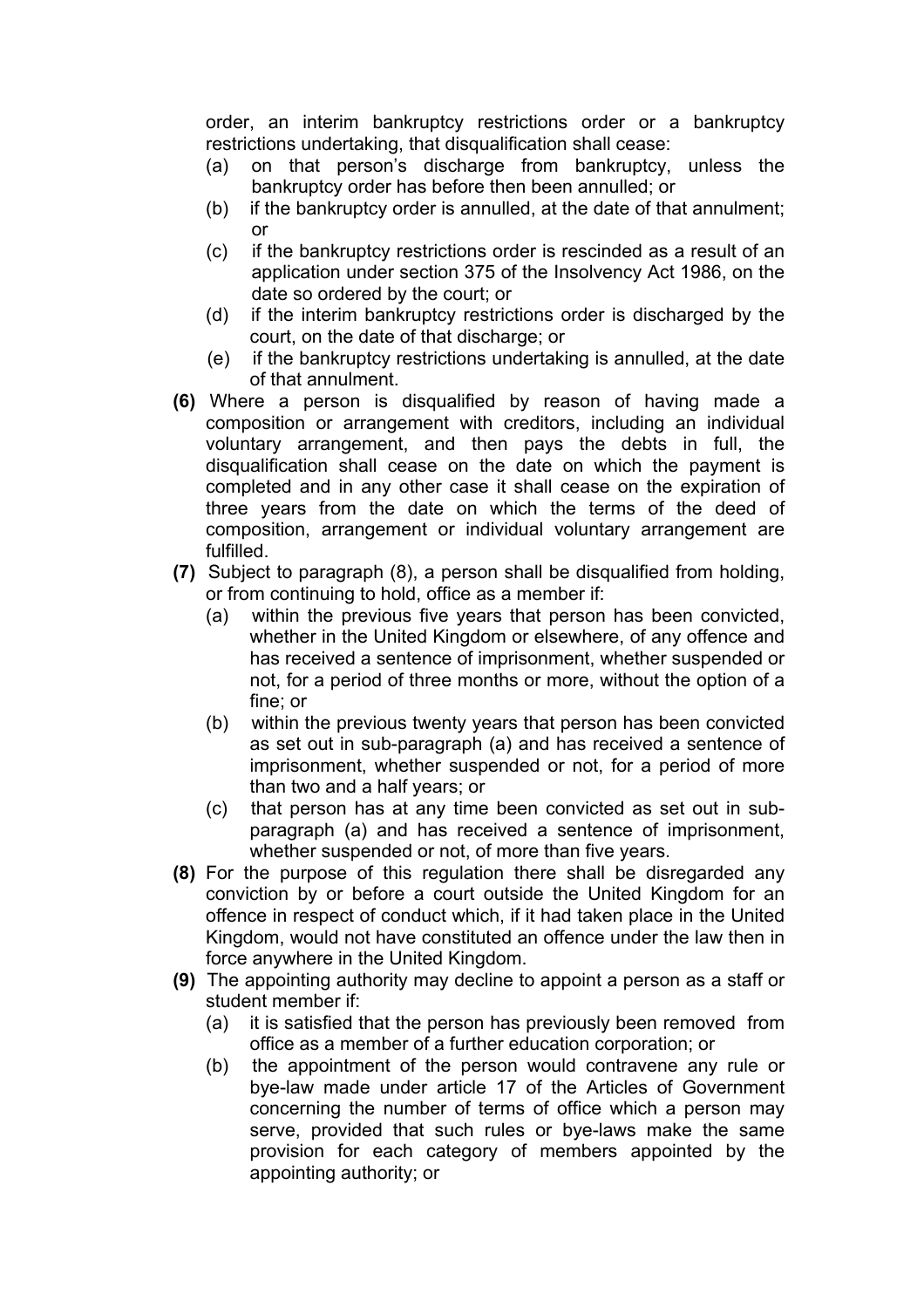- (c) the person is ineligible to be a member of the corporation because of clause 7.
- **(10)**Upon a member of the Corporation becoming disqualified from continuing to hold office under paragraph (4) or (7), the member shall immediately give notice of that fact to the Clerk.

#### **The term of office of a member and termination of membership**

**8.** The term of office of a member and termination of membership is outlined within the Corporation's bye-laws.

# **Members not to hold interests in matters relating to the institution**

- **9. (1)** A member to whom paragraph (2) applies shall:
	- (a) disclose to the Corporation the nature and extent of the interest; and
	- (b) if present at a meeting of the Corporation, or of any of its committees, at which such supply, contract or other matter as is mentioned in paragraph (2) is to be considered, not take part in the consideration or vote on any question with respect to it and not be counted in the quorum present at the meeting in relation to a resolution on which that member is not entitled to vote; and
	- (c) withdraw if present at a meeting of the Corporation, or any of its committees, at which such supply, contract or other matter as is mentioned in paragraph (2) is to be considered, where required to do so by a majority of the members of the Corporation or committee present at the meeting.
	- **(2)** This paragraph applies to a member who:
		- (a) has any financial interest in:
			- (i) the supply of work to the institution, or the supply of goods for the purposes of the institution;
			- (ii) any contract or proposed contract concerning the institution; or
			- (iii) any other matter relating to the institution; or
		- (b) has any other interest of a type specified by the Corporation in any matter relating to the institution.
	- **(3)** This clause shall not prevent the members considering and voting upon proposals for the Corporation to insure them against liabilities incurred by them arising out of their office or the Corporation obtaining such insurance and paying the premium.
	- **(4)** Where the matter under consideration by the Corporation or any of its committees relates to the pay and conditions of all staff, or all staff in a particular class, a staff member:
		- (a) need not disclose a financial interest; and
		- (b) may take part in the consideration of the matter, vote on any question with respect to it and count towards the quorum present at that meeting, provided that in so doing, the staff member acts in the best interests of the Corporation as a whole and does not seek to represent the interests of any other person or body, but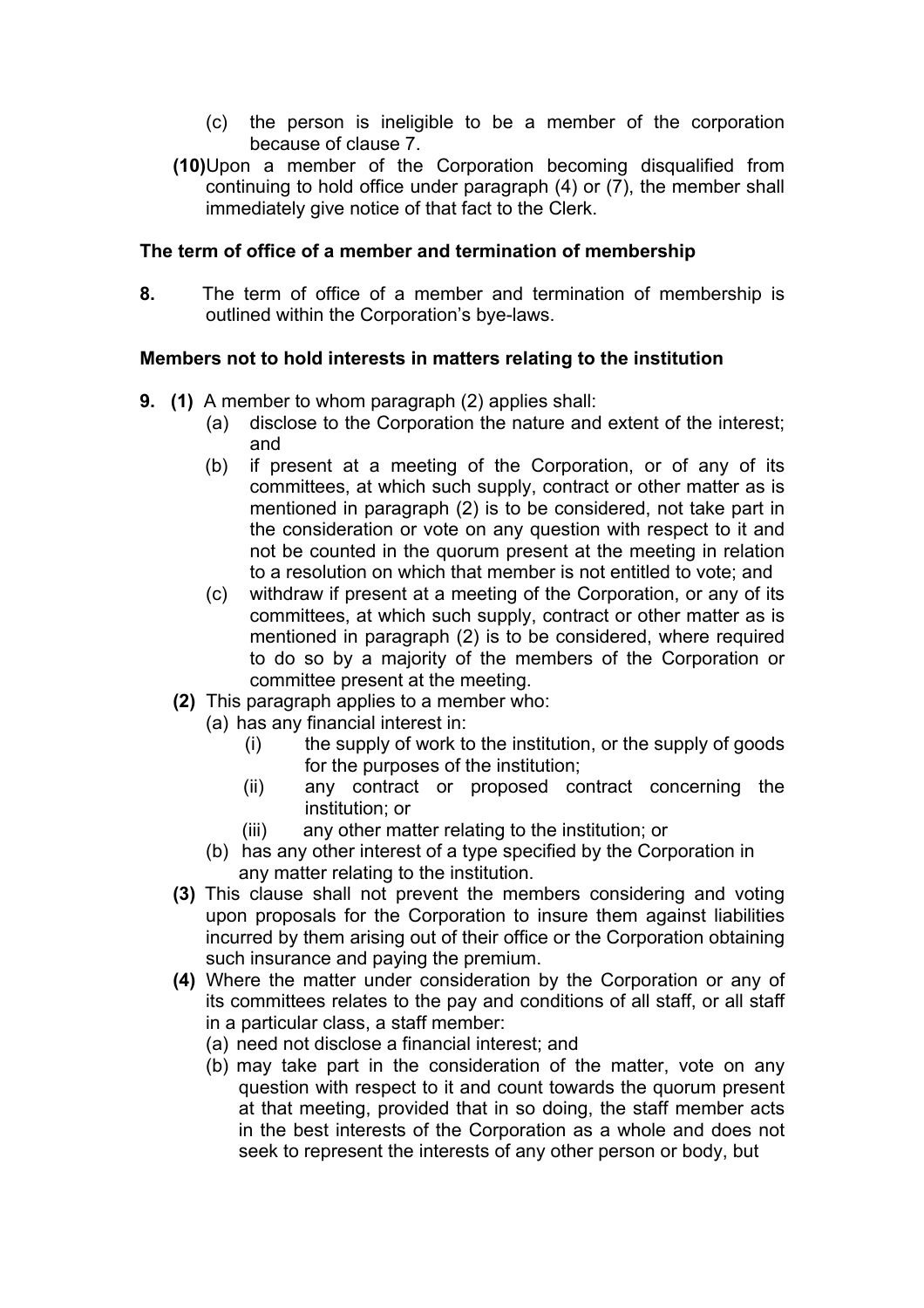- (c) shall withdraw from the meeting if the matter is under negotiation with staff and the staff member is representing any of the staff concerned in those negotiations.
- **(5)** The Clerk shall maintain a register of the interests of the members which have been disclosed and the register shall be made available during normal office hours at the institution to any person wishing to inspect it.

#### **Copies of the Instrument of Government**

**10.** A copy of this Instrument shall be given free of charge to every member of the Corporation and at a charge not exceeding the cost of copying or free of charge to any other person who so requests a copy, and shall be available for inspection at the institution upon request, during normal office hours, to every member of staff and every student.

#### **Change of name of the Corporation**

**11.** The Corporation may change its name with the approval of the Secretary of State.

#### **Application of the seal**

**12.** The application of the seal of the Corporation shall be authenticated by the signature of any two members with the exception of student members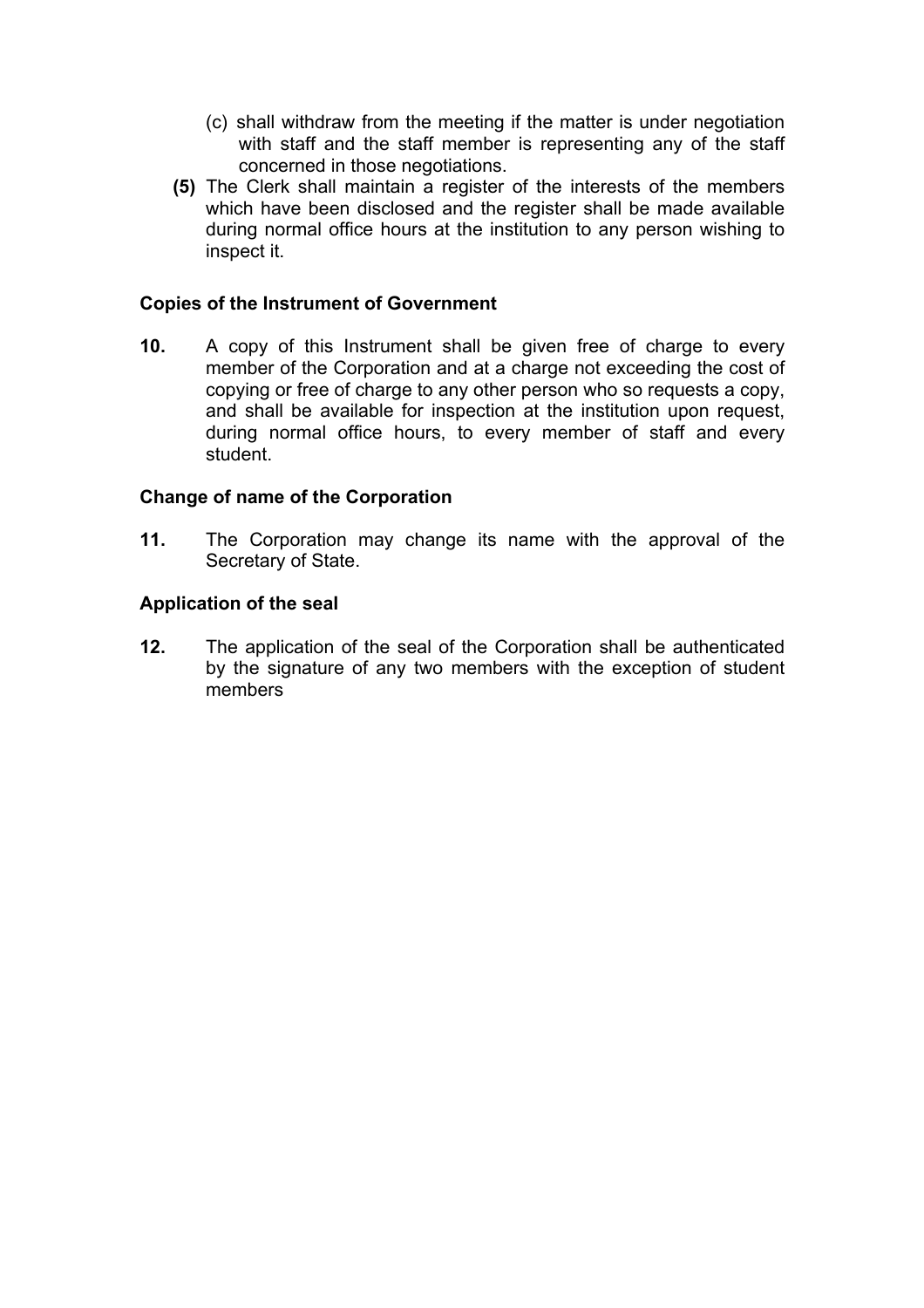

#### **ARTICLES OF GOVERNMENT CONTENTS**

- 1. Interpretation of the terms used
- 2. Conduct of the institution
- 3. The responsibilities of the Corporation
- 4. The Corporation's delegable and non-delegable functions
- 5. The responsibilities of the Chief Executive and the Principal
- 6. The Chief Executive and the Principal's delegable and non-delegable functions
- 7. Senior Posts
- 8. The responsibilities of the Clerk
- 9. The establishment of committees and delegation of functions generally
- 10. The audit committee
- 11. Academic freedom
- 12. Rules relating to the conduct of staff
- 13. Suspension and dismissal of the Clerk
- 14. Students
- 15. Internal audit
- 16. Accounts and audit of accounts
- 17. Rules and bye-laws
- 18. Copies of Articles of Government and rules and bye-laws
- 19. Modification or replacement of the Instrument and Articles of Government
- 20. Dissolution of the Corporation

#### **Interpretation of the terms used**

- **1.** In these Articles of Government:
	- (a) any reference to "the Chief Executive" shall include a person acting as the Chief Executive Officer;
	- (b) any reference to "the Principal" shall include a person acting as Principal;
	- (c) "the Articles" means these Articles of Government;
	- (d) "Chair" and "Vice-Chair" mean respectively the Chair and Vice-Chair of the Corporation appointed under clause 6 of the Instrument of Government;
	- (e) "the Clerk" has the same meaning as in the Instrument of Government;
	- (f) "the Corporation" has the same meaning as in the Instrument of Government;
	- (g) "the CE of Skills Funding" means the Chief Executive of Skills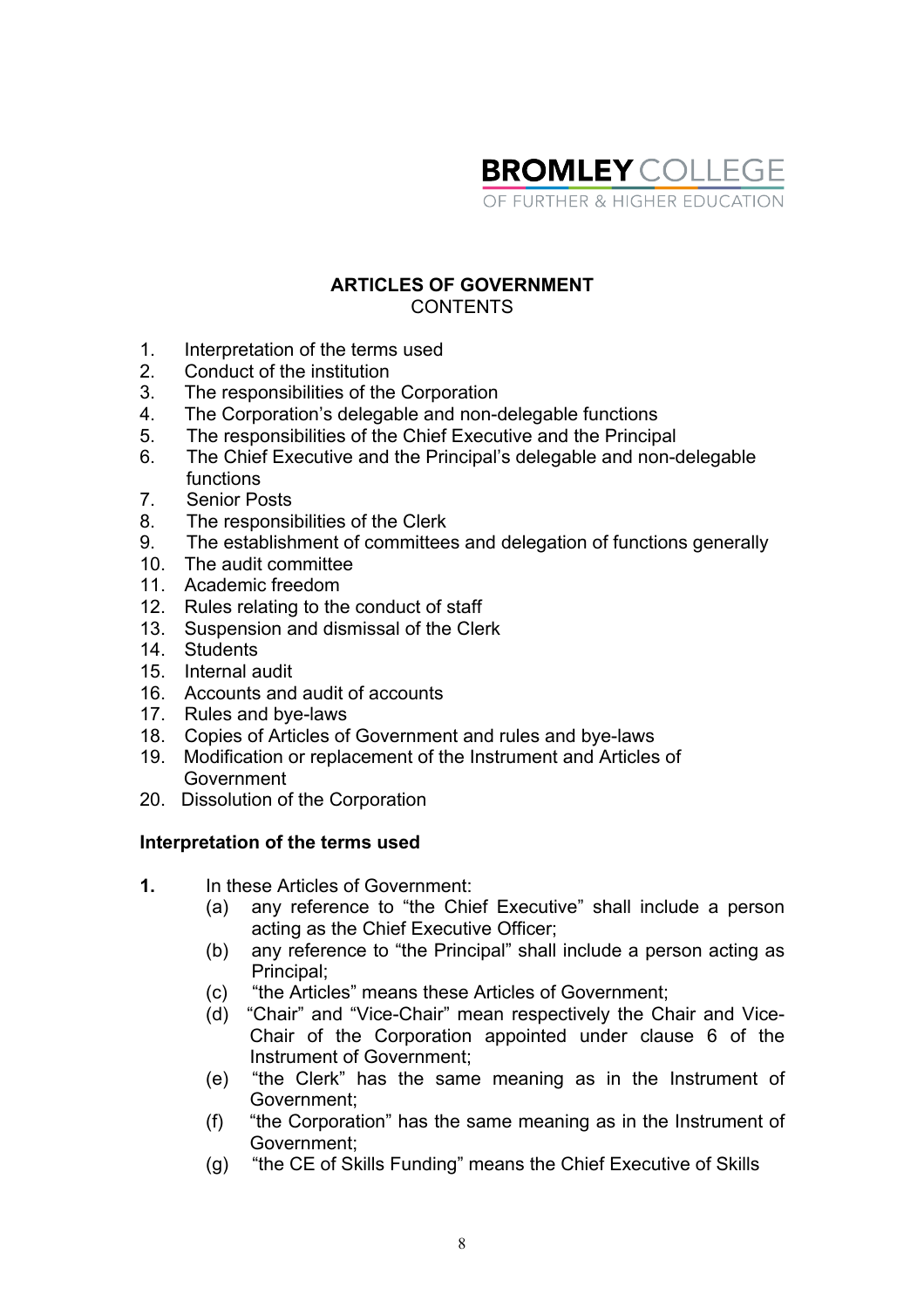Funding or any successor body;

- (h) "staff member" and "student member" have the same meanings as in the Instrument of Government;
- (i) "the Secretary of State" means the Secretary of State for Education or the successor Department as determined by Government from time to time;
- (j) "senior post" means the post of Chief Executive, Principal and such other senior posts as the Corporation may decide for the purposes of these Articles;
- (k) "the staff" means all the staff who have a contract of employment with the institution;
- (l) "the students' union" has the same meaning as in the Instrument of Government.

# **Conduct of the institution**

**2.** The institution shall be conducted in accordance with the provisions of the Instrument of Government, these Articles, any rules or bye-laws made under these Articles and any trust deed regulating the institution.

# **The responsibilities of the Corporation**

- **3.** The Corporation shall be responsible for the following functions:
	- (a) the determination, development and periodic review of the educational character and mission of the institution and the oversight of its activities and the determination and approval of the strategic direction of the institution;
	- (b) publishing arrangements for obtaining the views of staff and students on the determination, development and periodic review of the educational character and mission of the institution and the oversight of its activities;
	- (c) approving the quality strategy of the institution;
	- (d) the effective and efficient use of resources, the solvency of the institution and the Corporation and safeguarding their assets;
	- (e) approving annual estimates of income and expenditure;
	- (f) the appointment, grading, suspension, dismissal and determination of the pay and conditions of service of the holders of senior posts and the Clerk, including, where the Clerk is, or is to be appointed as, a member of staff, the Clerk's appointment, grading, suspension, dismissal and determination of pay in the capacity of a member of staff; and
	- (g) setting a framework for the pay and conditions of service of all other staff.

# **The Corporation's delegable and non-delegable functions**

- **4. (1)** The Corporation shall not delegate the following functions:
	- (a) the determination and development of the educational character and mission of the institution;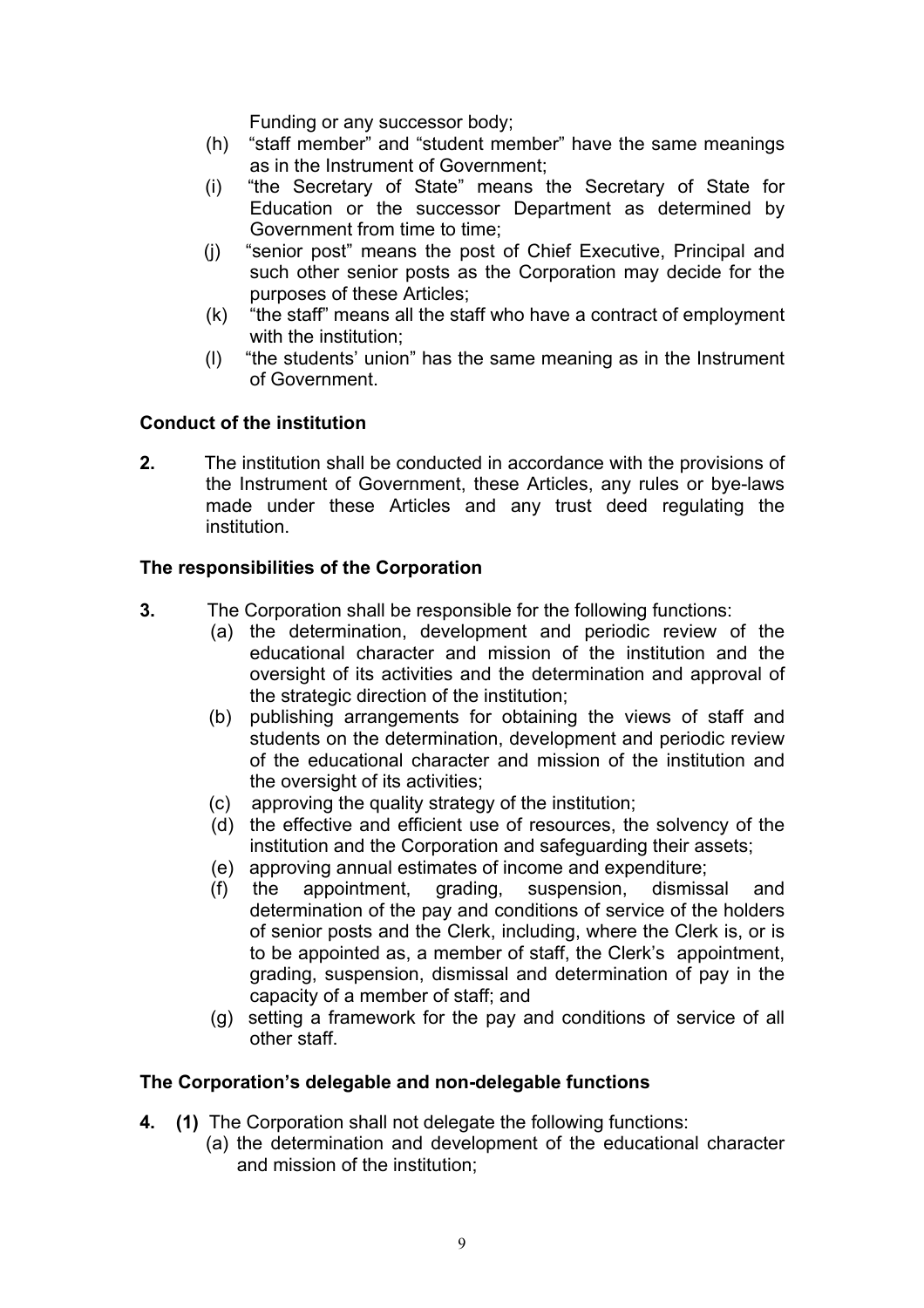- (b) the approval of the annual estimates of income and expenditure;
- (c) the responsibility for ensuring the solvency of the institution and the Corporation and for safeguarding their assets;
- (d) the appointment of the Chief Executive, Principal or holder of a senior post;
- (e) the appointment of the Clerk, (including, where the Clerk is, or is to be, appointed as a member of staff the Clerk's appointment in the capacity of a member of staff); and
- (f) the modification or revocation of these Articles.
- **(2)** The Corporation may not delegate
	- (a) the consideration of the case for dismissal, and
	- (b) the power to determine an appeal in connection with the dismissal

of the Chief Executive, Principal, the Clerk or the holder of a senior post, other than to a committee of "external" members of the Corporation.

**(3)** The Corporation shall make rules specifying the way in which a committee having functions under paragraph (2) shall be established and conducted.

#### **The responsibilities of the Chief Executive and the Principal**

- **5. (1)** Subject to the responsibilities of the Corporation, the Chief Executive shall be the Chief Executive and Accounting Officer of the institution, and shall be responsible for the following functions:
	- (a) making proposals to the Corporation about the educational character, mission and strategic direction of the institution and implementing the decisions of the Corporation;
	- (b) reviewing and approving annual estimates of income and expenditure prepared by the Principal and taking such annual estimates to the Corporation for consideration and approval;
	- (c) overall management of budget and resources within the estimates approved by the Corporation;
	- (d) the organisation, direction and management of the institution and leadership of the staff;
	- **(2)** Subject to the responsibilities of the Corporation, the Principal shall be the Principal of the Institution and shall be responsible for the following functions:
		- (a) implementing the decisions of the Corporation;
		- (b) the determination of the institution's academic and other activities;
		- (c) preparing annual estimates of income and expenditure for consideration and approval first by the Chief Executive and subsequently the Corporation;
		- (d) day-to-day management of budget and resources within the estimates approved by the Corporation;
		- (e) leadership of the staff;
		- (f) the appointment, assignment, grading, appraisal, suspension, dismissal and determination, within the framework set by the Corporation, of the pay and conditions of service of staff, other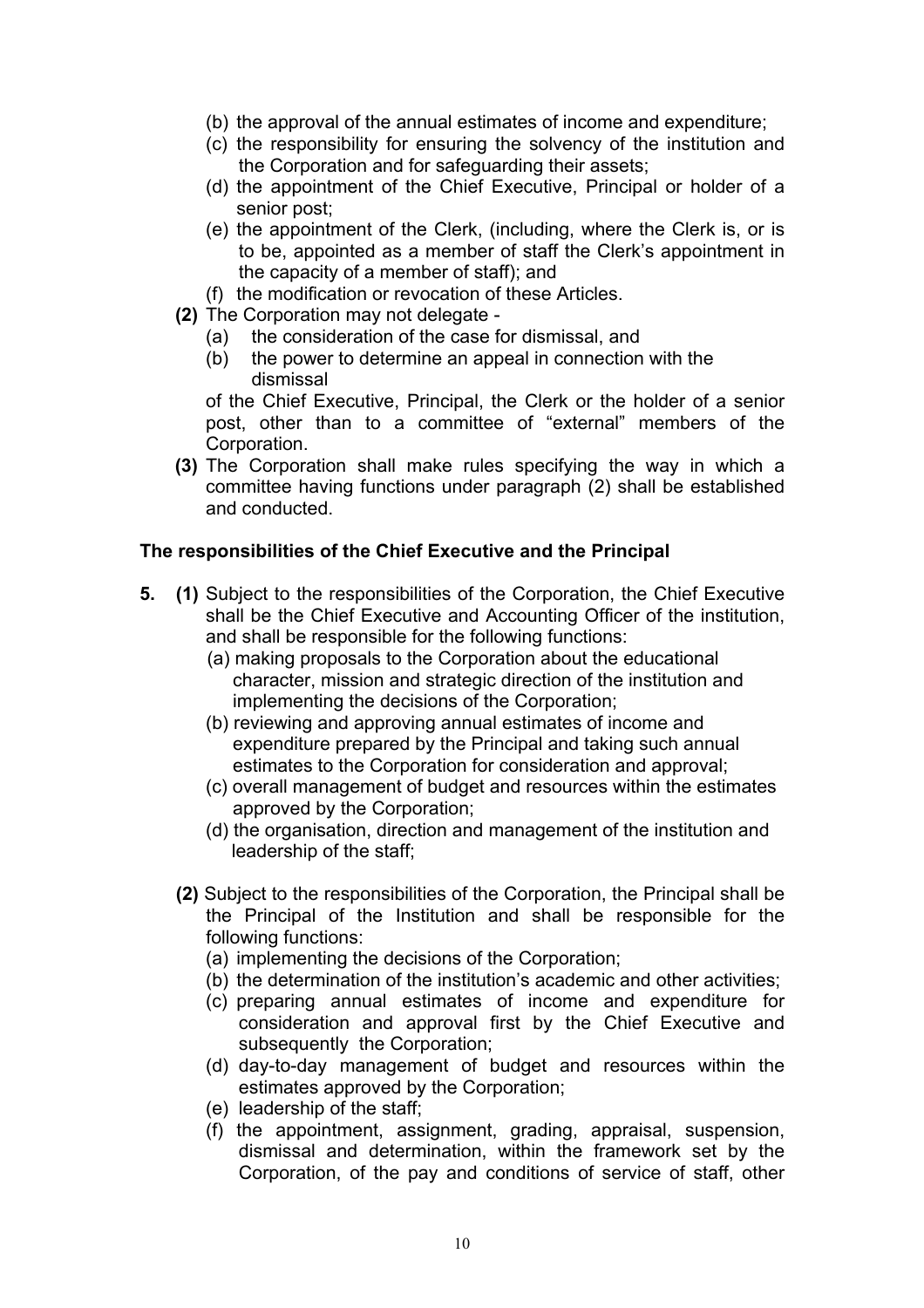than the Chief Executive, holders of senior posts or the Clerk, where the Clerk is also a member of the staff; and

 (g) maintaining student discipline and, within the rules and procedures provided for within these Articles, suspending or expelling students on disciplinary grounds or expelling students for academic reasons.

# **The Chief Executive and Principal's delegable and non-delegable functions**

- **6.** The Chief Executive and the Principal may delegate functions other than:
	- (g) overall responsibility for the management of budget and resources; and
	- (h) any functions that have been delegated specifically to the Chief Executive or the Principal by the Corporation.

# **Senior Posts**

- **7. (1)** The Corporation shall be responsible for determining senior posts and where a vacancy occurs the Corporation shall be responsible for making arrangements for recruitment, selection and appointment to those positions.
	- **(2)** Where there is a vacancy in a senior post or where the holder of a senior post is temporarily absent, until that post is filled or the absent post holder returns, a member of staff-
		- (a) may be required to act as Chief Executive, Principal or in the place of any other senior post holder; and
		- (b) if so required, shall have all the duties and responsibilities of the Chief Executive, Principal or such other senior post holder during the period of the vacancy or temporary absence.

# **The responsibilities of the Clerk**

**8.** The Clerk shall be responsible for advising the Corporation with regard to the operation of its powers; to procedural matters; the conduct of its business and with regard to matters of governance practice.

#### **The establishment of committees and delegation of functions generally**

- **9. (1)** The Corporation may establish committees for any purpose or function, other than those assigned in these Articles to the Chief Executive, Principal or Clerk, and may delegate powers to:
	- (a) such committees;
	- (b) the Chair, or in the Chair's absence, the Vice-Chair; or
	- (i) the Chief Executive or the Principal.
	- **(2)** The number of members of a committee and the terms on which they are to hold and to vacate office, shall be decided by the Corporation.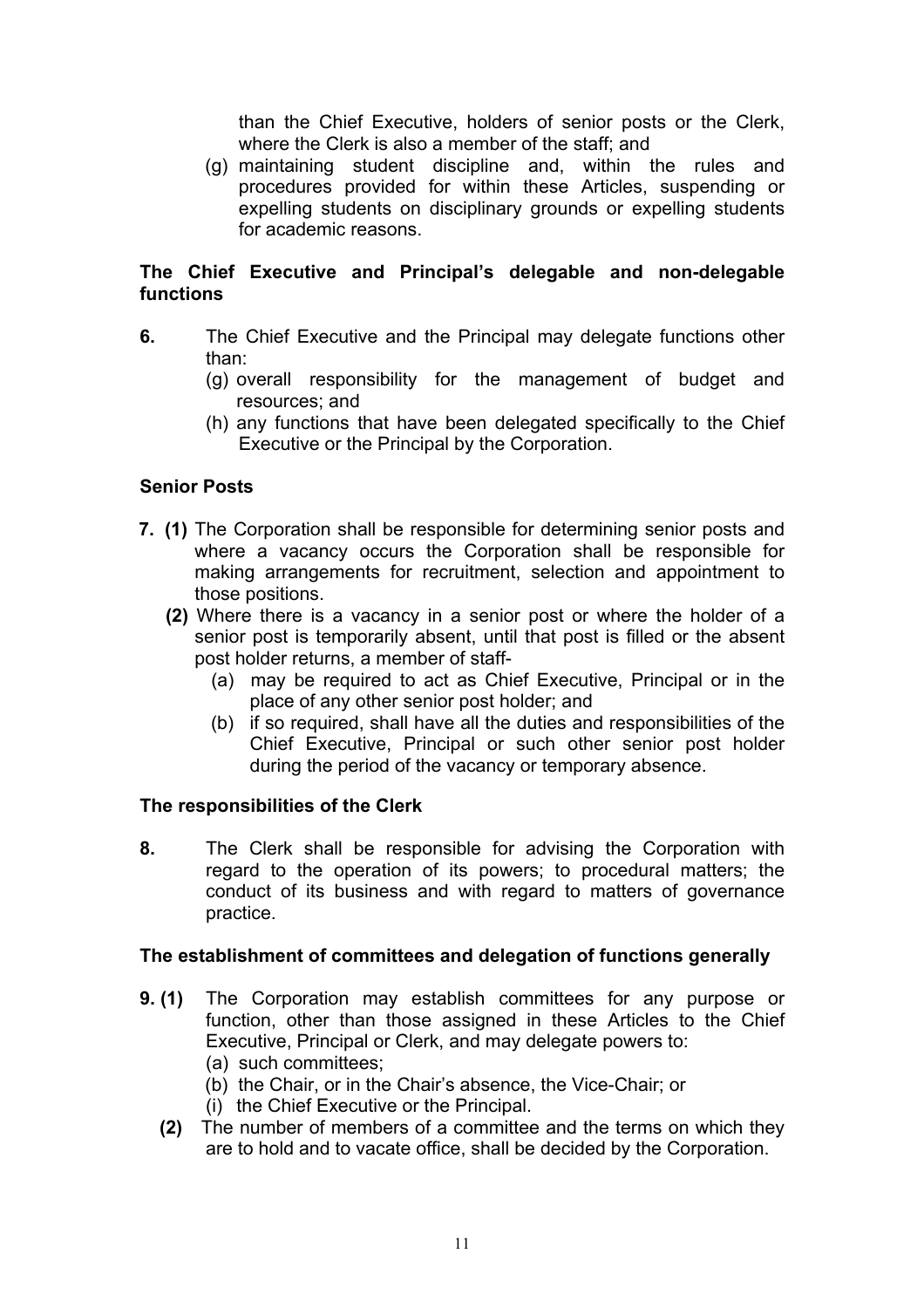- **(3)** Any committee established by the Corporation, other than the committee referred to in article 4(2), may include persons who are not members of the Corporation.
- **(4)** The Corporation may also establish committees under collaboration arrangements made with other education institutions or maintained schools (or with both), and such joint committees shall be subject to any statutory or regulatory requirements.

#### **The audit committee**

**10.** The Corporation shall establish a committee, to be known as the "audit committee", to advise on matters relating to the Corporation's audit arrangements and systems of internal control.

# **Academic freedom**

**11.** In making rules under article 12, the Corporation shall have regard to the need to ensure that academic staff at the institution have freedom within the law to question and test received wisdom, and to put forward new ideas and controversial or unpopular opinions, without putting themselves at risk of losing their jobs or any privileges which they may enjoy at the institution.

# **Rules relating to the conduct of staff**

- **12. (1)** After consultation with staff, the Corporation shall make rules setting out:
	- (a) the conduct of staff;
	- (b) grievance procedures for all staff;
	- (c) procedures for the suspension of all staff; and
	- (d) disciplinary and dismissal procedures for
		- (i)senior post-holders, and
		- (ii)staff other than senior post-holders

and such procedures shall be subject to the provisions of articles 3f, 4(1)(d), 4(1)(e), 4(2), 5(2)(f) and 13.

- **(2)** Any rules made under paragraph (1c) shall include provision that where a person has been suspended without pay, any appeal against such suspension shall be heard and action taken in a timely manner.
- **(3)** Any rules made under paragraph (1)(d)(i) shall include provision that where the Corporation considers that it may be appropriate to dismiss a person, a preliminary investigation shall be conducted to examine and determine the case for dismissal.

#### **Suspension and dismissal of the Clerk**

**13. (1)** Where the Clerk is also a member of staff at the institution, the Clerk is to be treated as a senior post holder for the purposes of article  $12(1)(d)$ .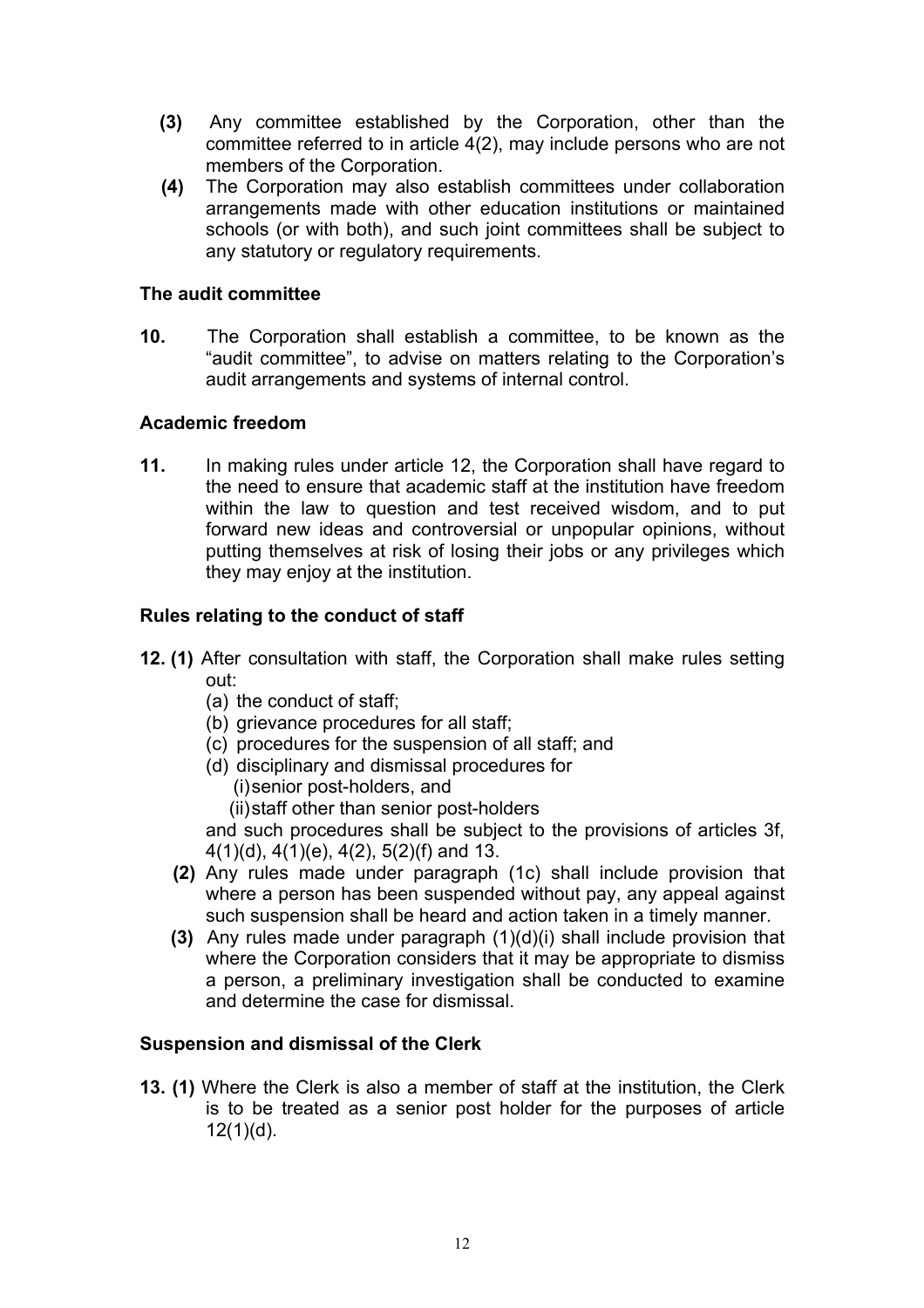**(2)** Where the Clerk is suspended or dismissed under article 12, that suspension or dismissal shall not affect the position of the Clerk in the separate role of Clerk to the Corporation.

# **Students**

- **14. (1)** Any students' union shall conduct and manage its own affairs and funds in accordance with a constitution approved by the Corporation.
	- **(2)** After consultation with representatives of the students, the Corporation shall make rules concerning the conduct of students, including procedures for their suspension and expulsion (including expulsion for an unsatisfactory standard of work or other academic reason).

# **Internal audit**

- **15. (1)** The Corporation shall, at such times as it considers appropriate, examine and evaluate its systems of internal financial and other control to ensure that they contribute to the proper, economic, efficient and effective use of the Corporation's resources.
	- **(2)** The Corporation may arrange for the examination and evaluation mentioned in paragraph (1) to be carried out on its behalf by internal auditors.

# **Accounts and audit of accounts**

- **16. (1)** The Corporation shall:
	- (a) keep proper accounts and proper records in relation to the accounts; and
	- (b) prepare a statement of accounts for each financial year of the Corporation.
	- **(2)** The statement shall:
		- (a) give a true and fair account of the state of the Corporation's affairs at the end of the financial year and of its income and expenditure in the financial year; and
		- (b) comply with any directions given by the CE of Skills Funding as to the information to be contained in it, the manner in which the information is to be presented, the methods and principles according to which it is to be prepared and the time and manner of publication.
	- **(3)** The accounts and the statement of accounts shall be audited by external auditors appointed by the Corporation in respect of each financial year.
	- **(4)** Auditors shall be appointed and audit work conducted in accordance with any requirements of the CE of Skills Funding.

# **Rules and bye-laws**

**17.** The Corporation shall have the power to make rules and bye-laws relating to the government and conduct of the institution and these